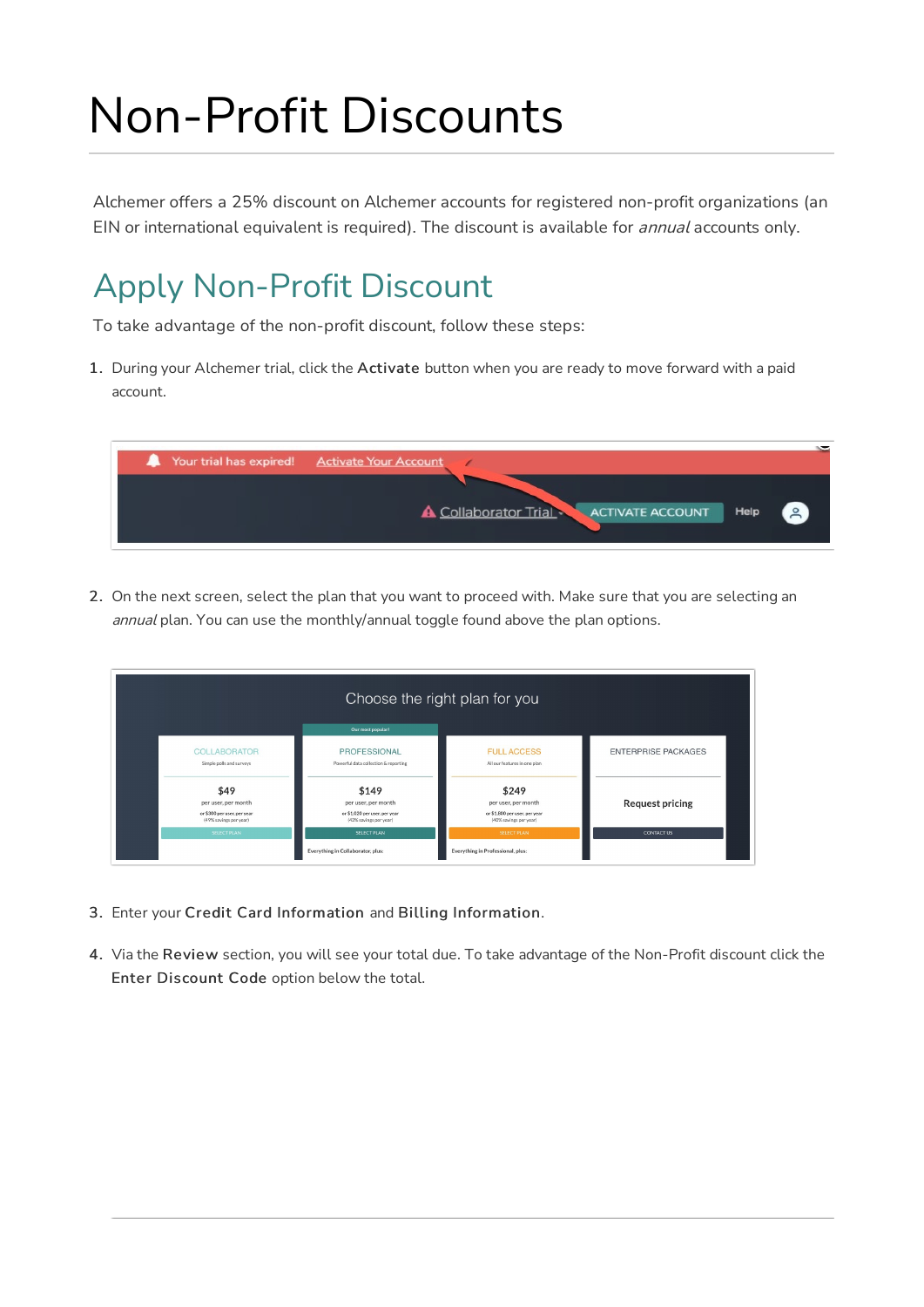| Subscription               | Quantity                   | Total                 |
|----------------------------|----------------------------|-----------------------|
| Professional               | $\mathbf{1}$               | \$1,020.00            |
| Nov 4, 2021 to Nov 3, 2022 |                            |                       |
| Total due today            |                            | $$1,020.00 + taxes$   |
|                            |                            | ENTER DISCOUNT CODE E |
|                            |                            |                       |
|                            | <b>COMPLETE YOUR ORDER</b> |                       |

5. Next, you will need to provide your Employer Identification Number (EIN) or an equivalent international identifier. Click Apply Discount to proceed.

| Enter Discount Code                            |                                                                                              |
|------------------------------------------------|----------------------------------------------------------------------------------------------|
| Nonprofit Discount 25% discount off list price |                                                                                              |
|                                                | Employer Identification Number (EIN) or equivalent international identifier                  |
| Employer ID or International ID*<br>123456789  |                                                                                              |
| will be applied accordingly.                   | *Please note that Identification numbers will be verified for nonprofit status and discounts |
|                                                | <b>APPLY DISCOUNT</b><br><b>NEVER MIND</b>                                                   |

Please note that identification numbers will be verified for nonprofit status and discounts will be applied accordingly. If we find that your EIN or equivalent is invalid, your non-profit discount will be removed.

6. You will see your discount applied to your order. Click Complete Your Order to finish.

| 1<br>$\mathbf{1}$ | \$1,800.00            |
|-------------------|-----------------------|
|                   |                       |
|                   | $$-450.00$            |
|                   | $$-450.00$            |
|                   | $$1,350.00 + taxes$   |
|                   | ENTER DISCOUNT CODE H |
|                   |                       |